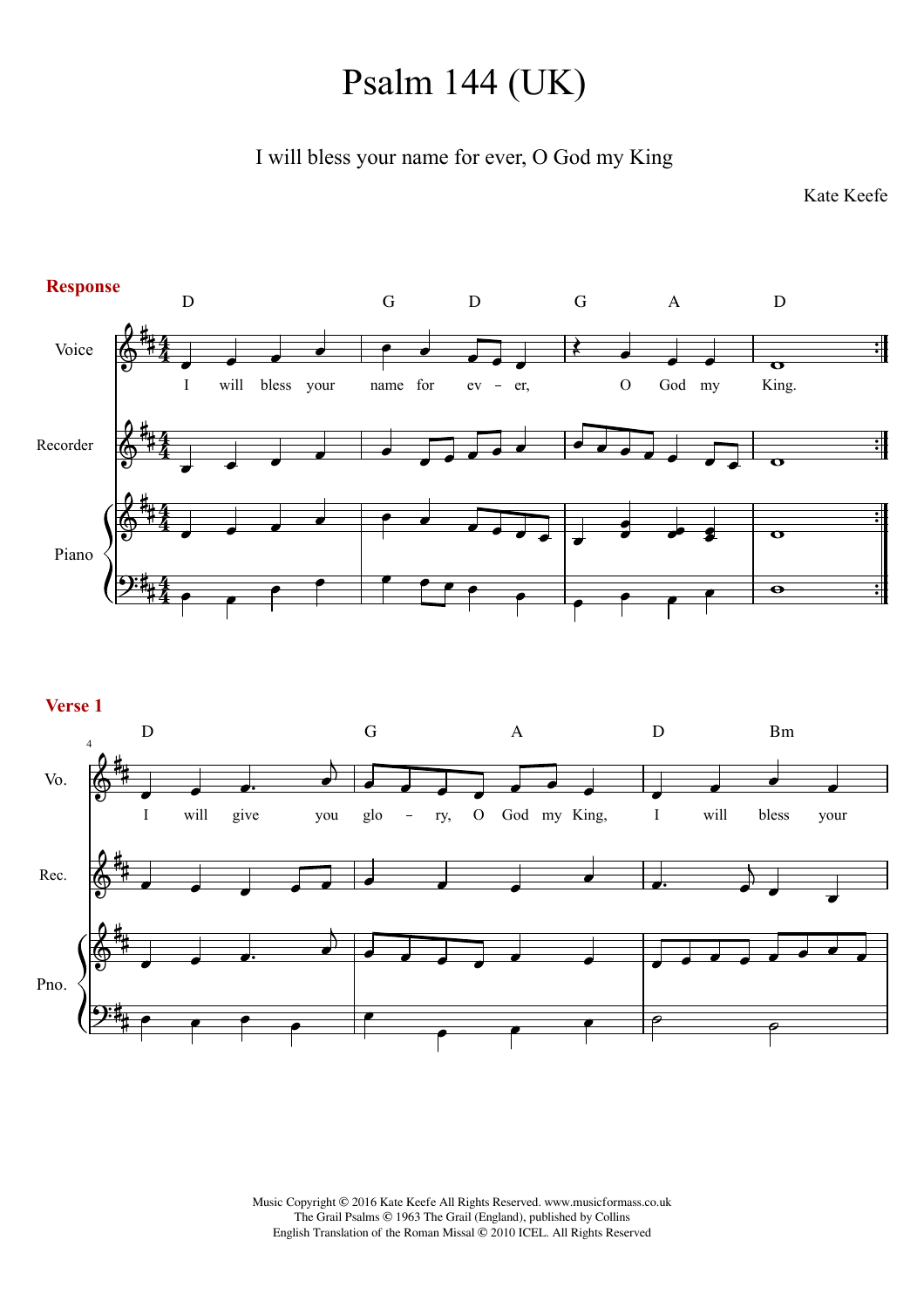





2 English Translation of the Roman Missal © 2010 ICEL. All Rights Reserved Music Copyright © 2016 Kate Keefe All Rights Reserved. www.musicformass.co.uk The Grail Psalms © 1963 The Grail (England), published by Collins English Translation of the Roman Missal © 2010 ICEL. All Rights Reserved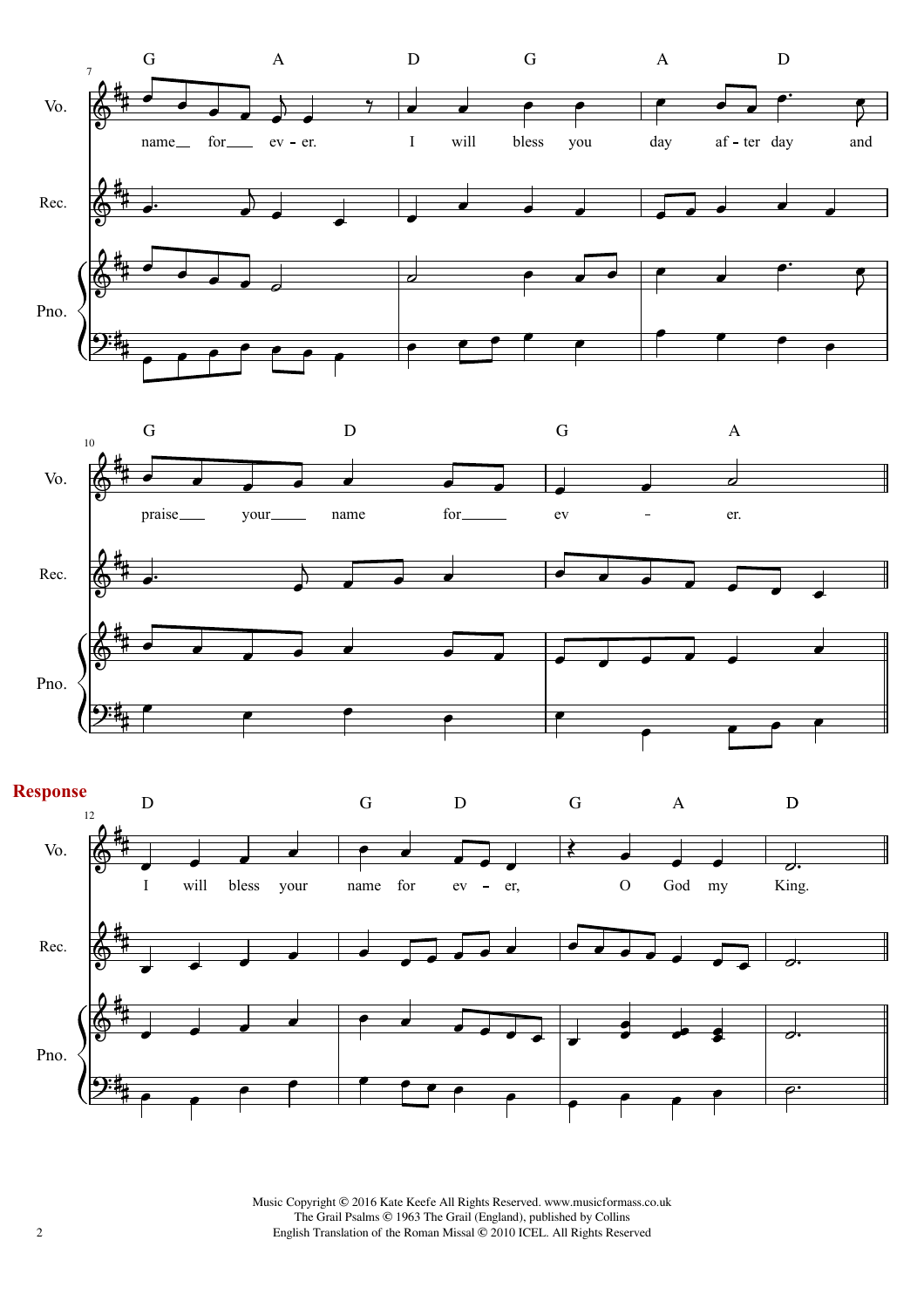



Music Copyright © 2016 Kate Keefe All Rights Reserved. www.musicformass.co.uk The Grail Psalms © 1963 The Grail (England), published by Collins English Translation of the Roman Missal © 2010 ICEL. All Rights Reserved 3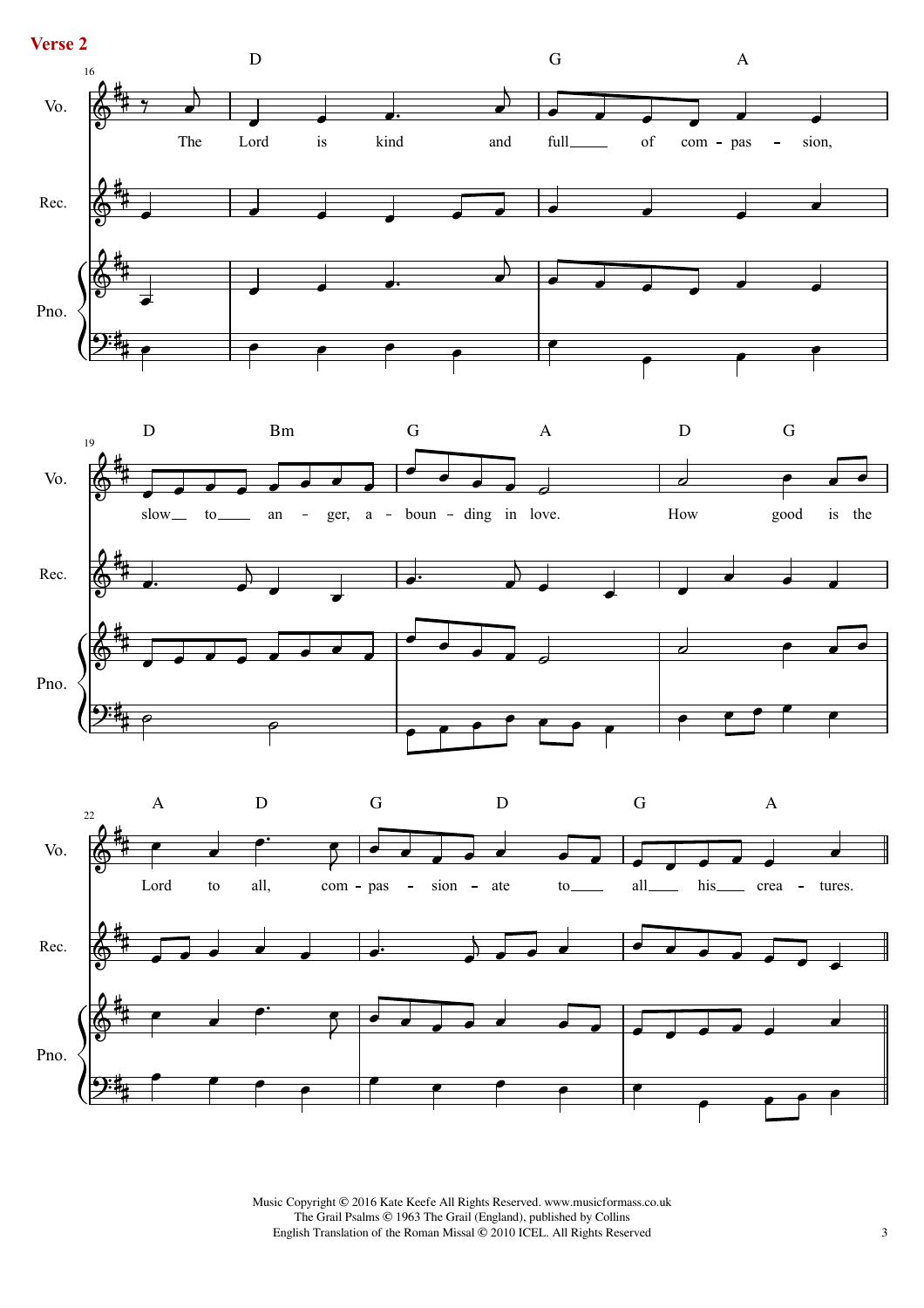

4 English Translation of the Roman Missal © 2010 ICEL. All Rights Reserved Music Copyright © 2016 Kate Keefe All Rights Reserved. www.musicformass.co.uk The Grail Psalms © 1963 The Grail (England), published by Collins English Translation of the Roman Missal © 2010 ICEL. All Rights Reserved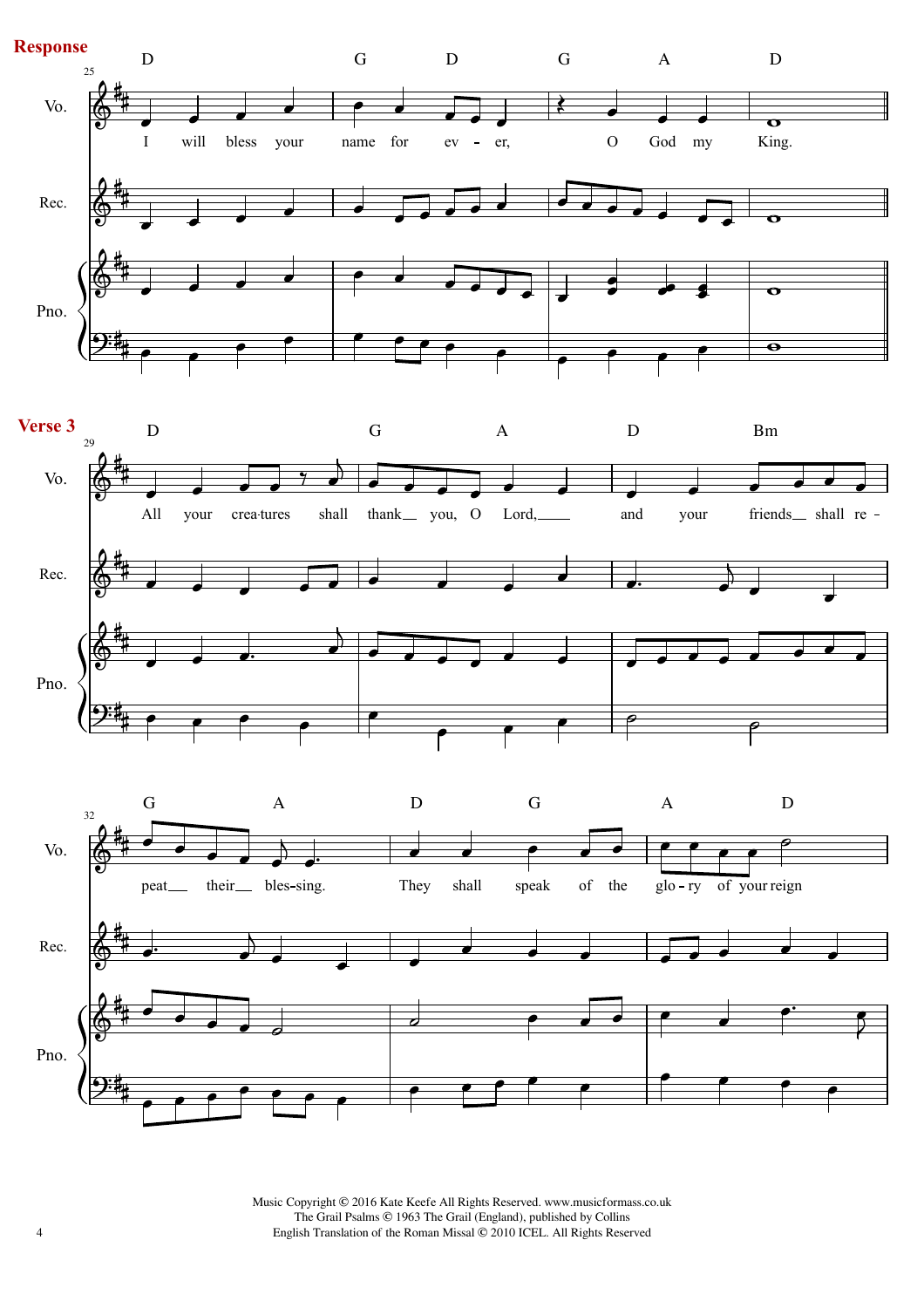





Music Copyright © 2016 Kate Keefe All Rights Reserved. www.musicformass.co.uk The Grail Psalms © 1963 The Grail (England), published by Collins English Translation of the Roman Missal © 2010 ICEL. All Rights Reserved 5